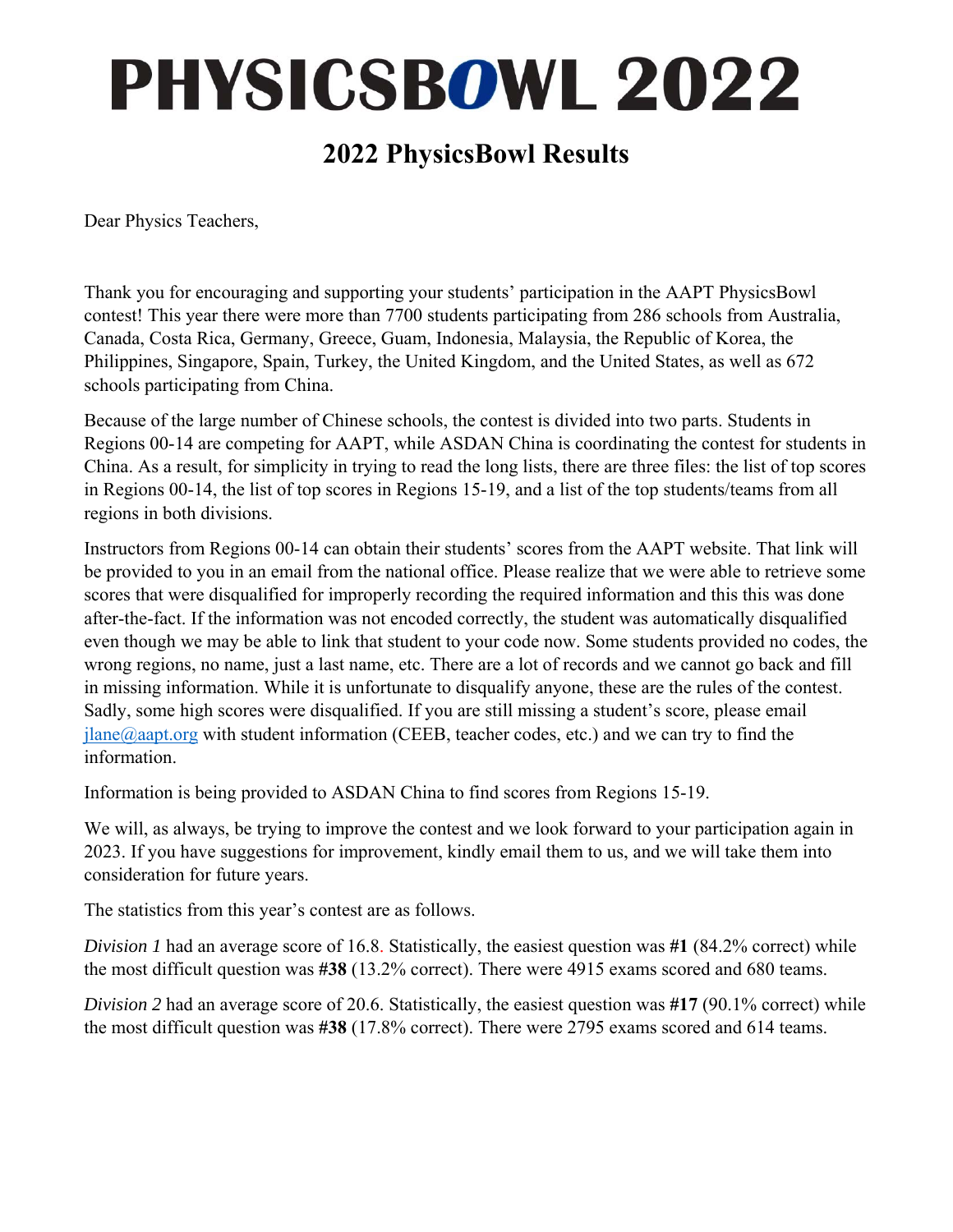# **PHYSICSBOWL 2022**

It is a challenging task to produce a 40-question exam that has a small percentage of very high scores, while still not being overly difficult and remaining fair to the majority of the students that take it. As in previous years, and in an effort to continually improve this opportunity for students, adjustments will be made to future exams.

#### **Statistics for exam**

Average Score for Division 1 = **16.8** with a standard deviation of **6.1** Average Score for Division 2 = **20.6** with a standard deviation of **7.9** 

We look forward to having you participate in next year's contest! Please spread the word and encourage your colleagues to have their students participate in future contests.

Sincerely,

Jon Anderson

PhysicsBowl Academic Coordinator AAPT Distinguished Service Citation – 2018 AAPT Fellow – 2017 American Association of Physics Teachers One Physics Ellipse College Park, MD 20740-3845 janderson@aapt.org